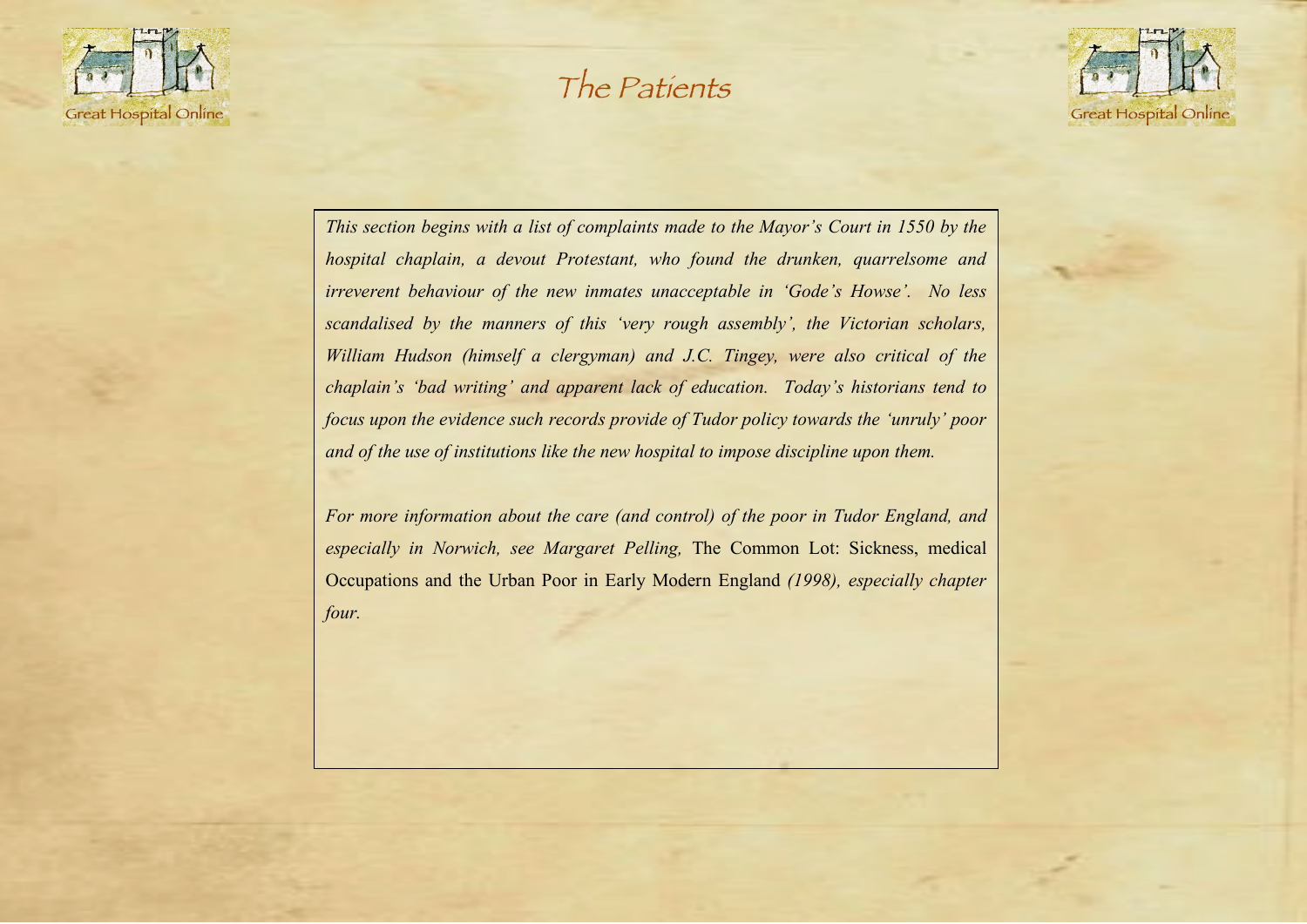15 March 1550, The house of the poore: This day Sir John Fysher [the hospital chaplain] hathe exhibite unto this courte a Bill conteyning Articles to be ordeynid, made and grauntid by Master Mayour & this courte for goode order and Rewle to be had, used and contynewed amonges the poore peopill in goddes house in holmestrete, which bill is put to Master Catlyn to peruse and amende, &c. (NRO, NCR, 16A, Mayor's Court Book 1549- 1555, f. 48v; the ensuing list of complaints appears on a loose sheet at the end of the volume)

With the lycens of Master Mayyr here present, & my mastrys the aldyrmen to hym assent, I make my menys at thys tyme for reformatyon of dyverse cawssys amonges the pore people in the hospytall for dyvers abusys me thynke myht be bettyr with yowur coownselles; under Master Mayyrs favur I submet my selffe at all tymes, I trost as my dewty hys:

Nota, fyrst, to a poynt them from our ladys day [25 March] tyll myelmas [29 September] from vj of the cloke in mornyng tyl viij of ye cloke in the forenon, and at aftyn none from iij of the cloke tyl v in somer tyme; and from myelmas tyl our lady day from vij of the cloke tyl ix in the forenon,  $\&$  in the aftyr none from ij tyl iiij, to kepe ther chyrche, excepte a cawsse resunnable, at or elles to be refomyd by ther keper.

Nota, the secunde ys that thay shuld reseyve the holy communyon every quartyr onnys, or schowe the cawsse wy, beyng in the casse that thay are in.

Nota, the therd ys that wan I have aberyall the men wylle nat help to bere them to ther gravys, but make excusys, & lat the women do ytt.

Nota, the forht ys that men & women wyl nat cum to the sermunnys at chryst chyrche [the cathedral], do the best I cane, wan they ar able to goo al the cyte over, & sume of them the cuntry also.

Nota, the fyffte ys they wyl nat kepe godes pece,  $\&$  the kynges, but w[i]ll brayle & stryve onresunnably; summe that want [lack] heryng myht with ponysment be ponyschyd, that the syht of the eye myht rest reforme them to a dew ordyr.

Nota, the sexthe ys non schall goo in to the cyte a lone, to the dysplesyr of thyr keper, & so cum dronkyn hoome at even with talys inowe [enough]; this wyll they do with owht ony leve, many of them. Werfore I schall dyssyyr that, wan they goo, they schall goo ij to gythyr or elles not with leve of ther keper. [so that] he may know wer they are;  $\&$  they wyll to the ale howss ij or iij attonys [at once].

Nota, the sevynthe ys that wane ij men fale afyyttyng, or ij women, or j man & a women, to lay them bothe in the stokkes tyll they be bothe plesyd.

Nota, the aythe ys that yff ony of them chyd  $&$  brayle at ther mete, than to take them up & set them alone for that tyme or take away ther mett.

Nota, the nythe ys yff ony of them peke or stele to have syche ponysment as yow schall thynke good for ther dysservyng.

Nota, the tenthe ys yff ij of them goo braylyng to ther beddes to gyff them s[o]che ponyssment as schalbe thowht mete for them.

Nota, the eleveht ys that syche persons as cum in to the howss with syche goodes as they have, & afturward gyff ther goodes owht of the howss agayne, to send them aftyr.

Nota, the twelve ys that thos persons that depart the world nat to gyff ther goodes awaye at ther plesyr & leve the howss in was cass [a worse state] than they ford fond yt.

All thes I know by experyens; and yt ys godes howss  $& I$  wold have them godly peple in yt.

All thes thyngges, with yowur favyrs, wold I have rehersyd wan ony person shalbe reseyvyd in to the howss for ther abytatyon; & also to reherss them every quartyr onnys, for the more erudycyon to them selvys & quyett in the howss.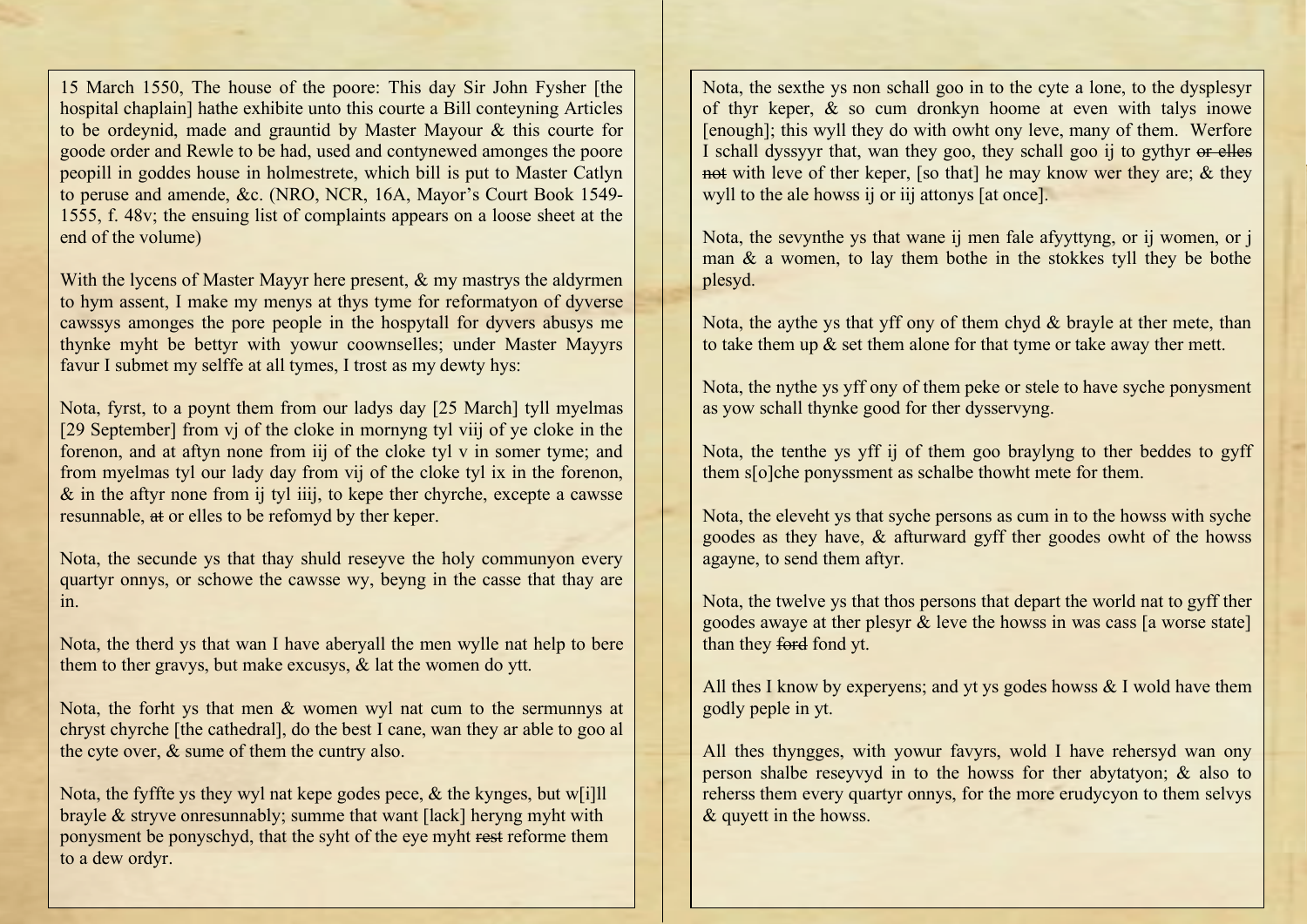That for all thys, my pore & sympple informatyon, I put all to my Master Mayyr, with all my mastrys the aldyrmen, & suspet my owyne wyht in this behalve, but undyr the corectyon but undyr yowur corectytyon I submyt my self.

By yowur chaplen to the pore.

*The next manuscript reveals that the civic authorities were more sympathetic towards the poor inmates of God's House than the exasperated Master Fyssher might have wished. From the 1550s onwards, a series of contracts has survived, binding successive 'keepers' to provide a decent level of care for their charges. This, the earliest, is notable for its insistence that the patients should be given good quality wheat bread, and that they should be protected from any physical abuse or unnecessary 'correction'. Care was also taken to safeguard the hospital's slender revenues and to ensure that proper records were kept.*

An Indenture betwixt the Surveyours of th'ospitall and the keper of the same.

**Thys Wryghtyng Indentyd**, made the last daye of Maye in the yere of our Lord God m<sup>1</sup>dlxvj [1566] and in the Eight yere of the Raigne of our Sovereyn Ladie Elizabeth, by the grace of god Quene of Inglond, Fraunce and Irelond, defender of the faith, &c, **Betwyn** Thomas Sotherton, Mayour of the cittie of Norwiche, Thomas Whall and Thomas Parker, Alderman and Surveyours of the hows of the poore, otherwise called Goddes hows in holmestrete, within the cittie of Norwiche, on the one parte, **And** William Olyver of the same Cittie, Bere brewer, on the other parte, **Witnesseth** that the seid Mayour and Surveyours, for their part, And lykewise the seid William Olyver, for his part, have Covenaunted for the kepyng of the xl<sup>tie</sup> [40] pore people which are to be kept in the seid hows of the pore, otherwise called Goddes hows, upon souche Agreamentes and Artycles as hereafter be declaryd:

**In primis**, the seid Mayour and Surveyours covenuant and agree that the beforenamyd William Olyver shall enter and take the chardge of keepyng and provydyng of meat and drynk for the xl pore people and their kepers at the Feast of St John Baptist [24 June] next insuyng the date herof; And he to have then payed hym xxxj*li* xiij*s* iiij*d* [£31 13*s* 4*d*]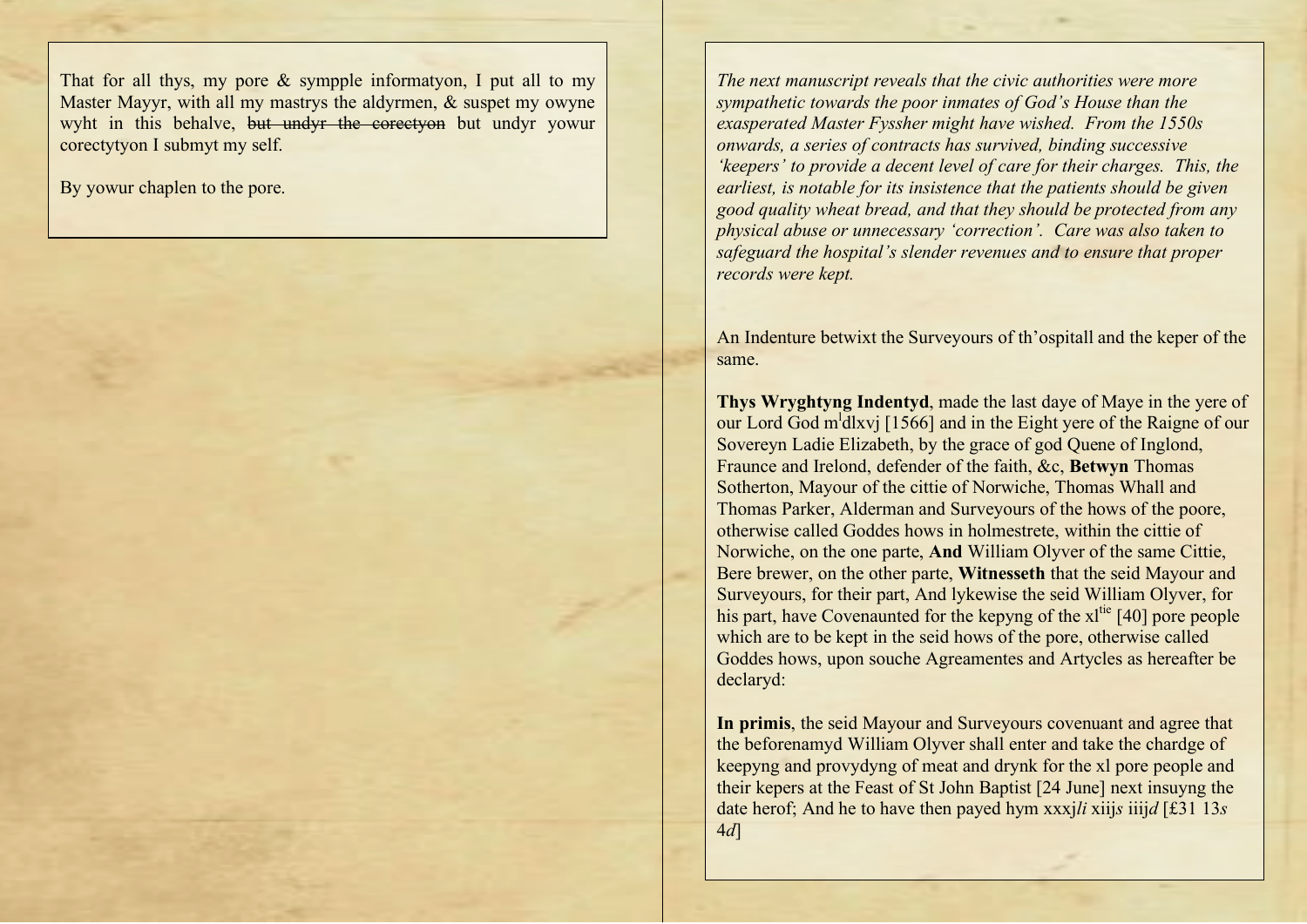at his entrye for one quarters dyettes of the same xl pore people and their kepars before hand payed, Whiche (if he shall fortune to dye or otherwise to depart before th'end of eny yere duryng all the tyme that he shalbe keper thear) he shalbe bound to leave and Repay ageyn to the use of the hows at his goyng of.

**Item** the seid Mayour and Surveyours covenaunt and agree that the seid William Olyver shall have and receyve at that his entryng into the hows for provysyon of wood and cole for the xl pore people and their kepars for the whole yere then next following xx*li*. And [he] shall enter bond, with suretye, That, if he shall fortune to departe this lyfe at eny tyme within one yere after his entrye, And so for every yere that he shall contynue keper thear, That he shall leave, or cause to be left, suffycyent wood or coale to serve the xl pore people from the tyme that he shall enter untill that tyme twelvemoneth; And so allweys shall have xx*li* payed hym before hand at Midsoomer for provisyon of wood and coale for the whole yere following.

**Item** it is further covenaunted and agreed that the seid William Olyver shall have and receyve for the keepyng of the of the xl pore people for their dyettes, and the dyettes and wages of their kepers and officers, xxvj*li* xiij*s* iiijd every quarter by covenaunt so made with hym in great, So that he shall allweys have one quarters dyettes payed before hand, Whiche he shall leave and Repay ageyn to the use of the seid hows at his goyng owt.

**Item** it is allso covenaunted and agreed that the seid William Olyver shall have the Scyte of the hows, with all the gardeyns, Medowes, Ortyardes and groundes (only two howses except), which shalbe reserved for storehowses to lay in thynges necessary for Reparacions, withowt eny Rent or Ferme payeng.

**Item** it is allso covenaunted and agreed that the seid William Olyver shall have the land withowt St Augustyns gates which Vyncent Tesmond now hath, And to paye therfor lx*s* by yere: Videlicet, every quarter of A yere xv*s*. **And** the seid William Olyver for his part Covenaunteth to and with the seid Mayour and Surveyours That he, the seid William, shall keepe the seid xl pore people in Sycknes and in helth, and iiij women keepers, accordyng …

to the foundacion, with meat, drynk, fyryng and wasshing meete and convenyent for allmes people; And that they shalbe fedd with no courser bread then whole wheat bread, withowt either Rye or barlye to be putt and myxed thereith. **And** the seid William Olyver allso covenaunteth for his part That he, his wyfe and kepers shall well and gently use and intreate the seid xl pore people & every of them at all tymes, withowt eny correccion or beatyng of them or eny of them. But, in case the or eny of them will not be ordryd and rulyd, Then he to complayne to the Surveyours of their misdemeanours; and allwes to keepe the full nomber of xl pore folke. And if eny shall fortune to dye, or else depart the hows, Then he to signifie their names, so dead or departed from the hows, to the Surveyours or one of them at the least within twoo dayes after they shalbe departed from the hows. **And** the seid William Olyver further covenaunteth that, if he shall fortune to departe this lyfe at eny tyme before eny of the iiij quarters of the yere shalbe fully accomplisshed and ended, fforsomocheas he shall allweys have the  $xI<sup>ti</sup>$  markes [£26. 13*s* 4*d*] for A quarters paiement before hand, That he shalbe bound with good Suretye to kepe the seid xl pore people and their iiij kepers duryng the tyme of the whole quarter which he shall have receyved the money for, Or else to allow accordyng to the rate for so many weekes as shalbe wantyng of the Quarter. **And** the seid William Olyver convenaunteth to keepe A booke of all the names of the xl pore people which he shall receyve into the hows, with the day of their entryng into the hows and the daye of their death, or otherwise departing, owt of the same hows. And allso shall save all souche Apparell or sheetis as eny of them shall fortune to leave at the day of their death to help the rest with. **And** the seid William shall allso kepe a booke of all souch legacyes and gyftes, either of bedding, shettis, shirtes and smockes, lynnen and woollen, or monye as shall fortune to cum into his handes of the gyft of eny body towardes the Relieff of the pore people. **Allso** the seid William Olyver shall save and preserve to the use of the seid hows all souche Beddyng, stuff and utensilles of hows as shalbe commytted and delyvered to the seid William Olyver by Inventorye or otherwyse.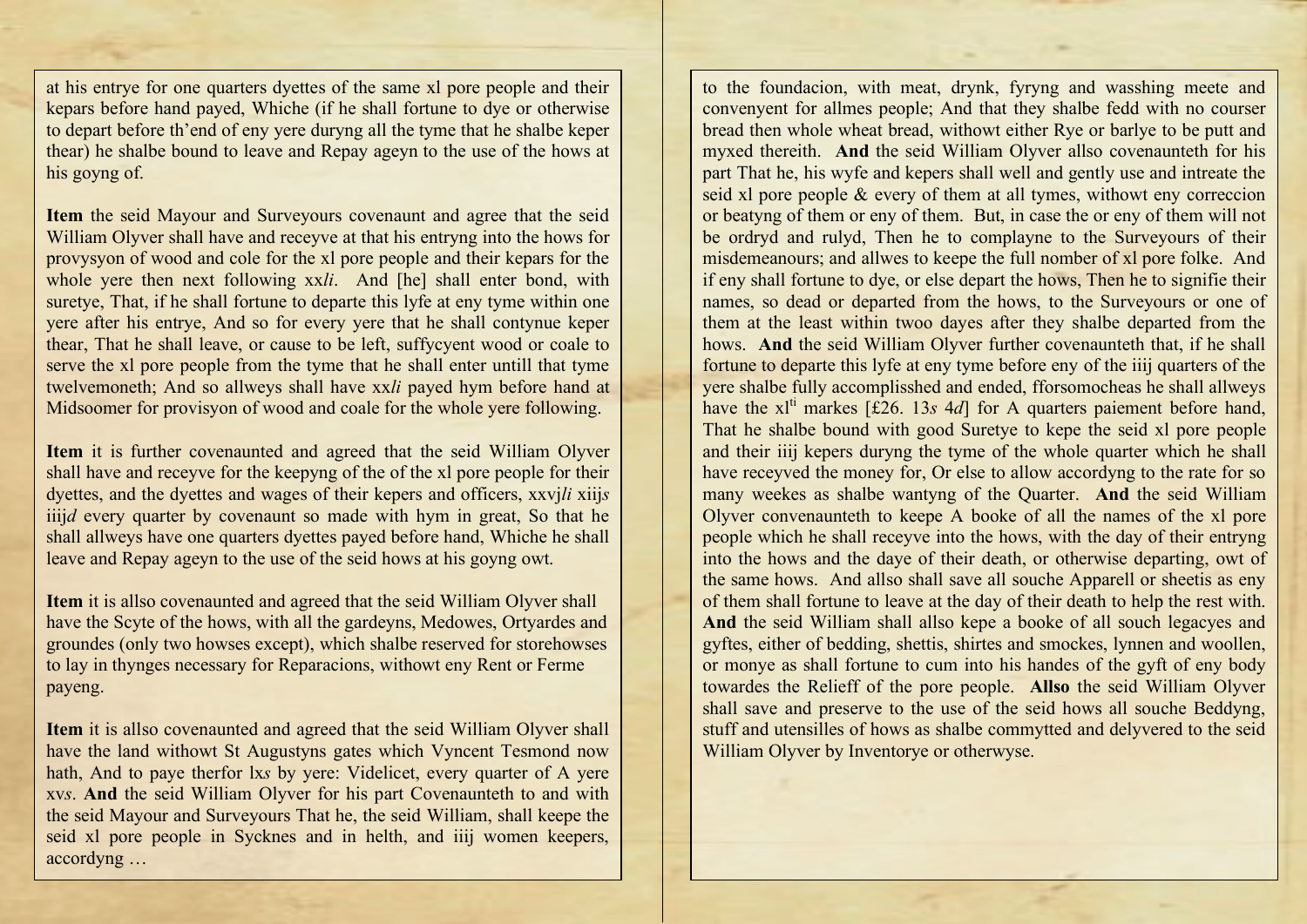**In witnes whereof** to the one parte of these present wrightynges indented remayneng with the seid William Olyver th'aforeseid Thomas Sotherton, Mayour, Thomas Whall and Thomas Parker have sett their handes and Seales; and to the other part of the same wrightynges Indented remayneng with the seid Thomas Sotherton, Mayour, Thomas Whall and Thomas Parker the seid William Olyver hath sett his hand and Sealle. Gyven at the seid cittie of Norwiche the daye and yere first above wrytton.

*Dorse*: Redd, Sealed and delyvered in the presens of Master Thomas Peck, Alderman, and Thomas Corye the younger (NCR, 24B/36).

*The practice of keeping inventories, or detailed lists, of all the possessions owned by a hospital was already centuries old when the next document was drawn up at the start of the seventeenth century. It probably marks the arrival of a new master or keeper, who could be held to account when he left, and prevented from selling off valuable assets. Inventories are particularly helpful to historians, as they provide a rare glimpse into the daily living conditions of patients. The residents of God's House clearly benefited from a well-appointed laundry and (by the standards of the age) had more than adequate bedding. As in many contemporary institutions for the elderly, they were expected to bring a sheet with them, in which they would eventually be buried.*

An Inventory Indentid taken of the Beddynge, Blankettes, Coverynges & pillowes, Coffers, stooles & other Implementes belonginge to the poore in the hospitall

*First in the 19 Bed chamber* Eleaven fetherbedes good & bad Nyne fether boulsters Eighten fether pillowes Tenne fflockbeddes Seaventen flockbolsters ffive flock pillowes Twelue yellowe Rugges Seaven blankettes good & bad Twenty six dornix coueringes good & bad Nyneten Bedsteades Twenty three old Coffers and Chistes ffourten stooles and Chayers good & bad

*In the fyer howse next adioynynge to the said 19 bed chamber* One ffyer pann One payer of tonges One payer of dogyrons Twoe barres of yron One yron hake One payer of bellowes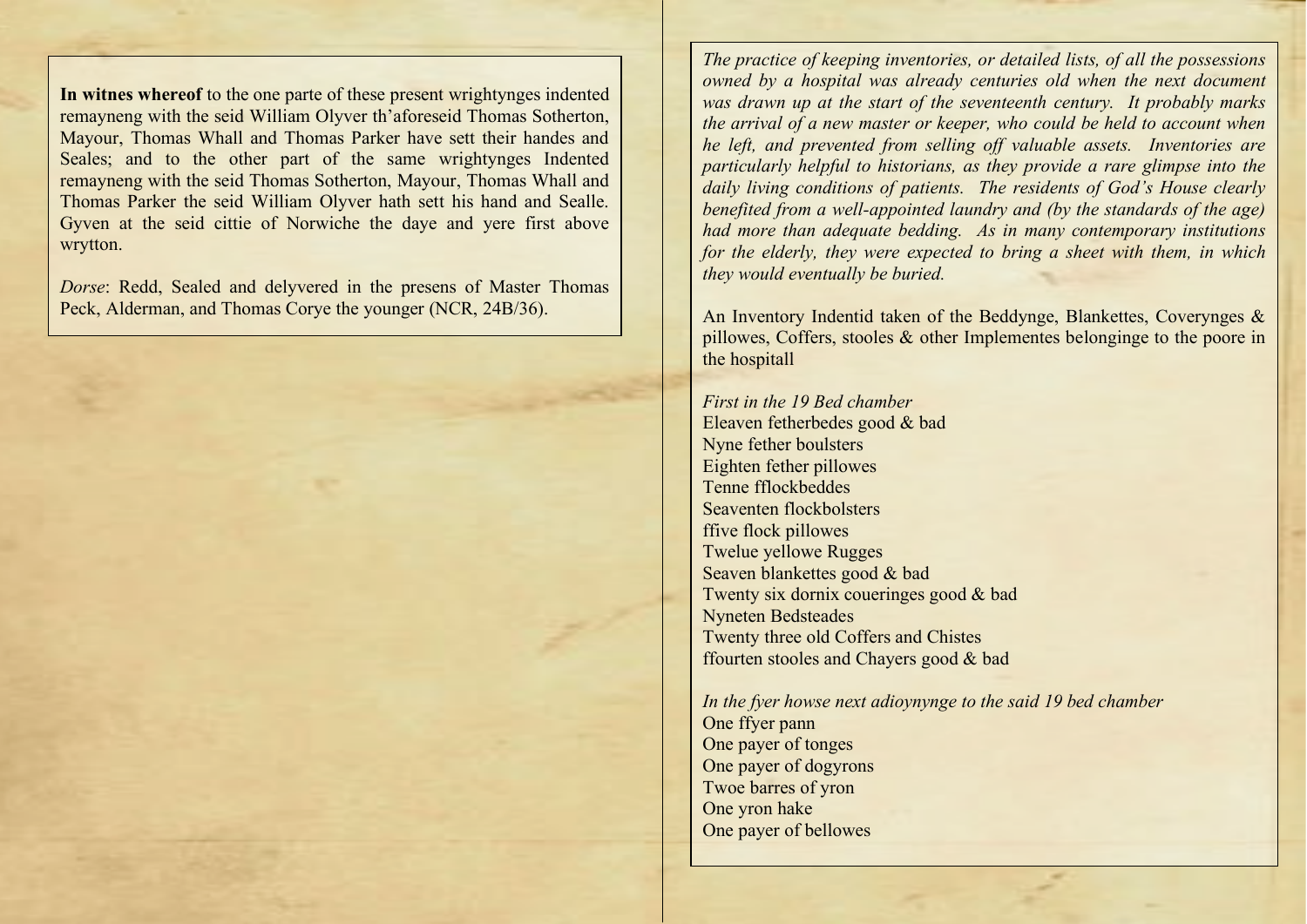*In the longe Hall* Seaventen Bedsteades Nyne ffetherbeddes Three fether bolsters Eight ffether pillowes Eight flock beddes Sixten flock boulsters good & bad Eight flock pillowes Sixten yellowe rugges ffower Blankyttes Six dornix coverynges good & bad Seaventen old coffers & chayers Twenty fower stooles & ould Chayers good & bad One great Chist bottomed with yron Two longe Tables with trusselles fast in the ground ffower longe fourmes made fast in the ground One payer of dogyrons Two barres of yron for the fyer One fyer pan; One payer of tonges One payer of bellowes and one close stoole

*In the chamber called the 14 Bed chamber* Twelue Bedsteades Three ffetherbeddes One ffether boulster Three fether pillowes ffive fflock beddes Eleaven flockboulsters Three flock pillowes Seaven yellow Rugges Two dornix Coverynges Eight Coffers Twelue stooles & Chayers One payer of tonges

One ffyer pann One payer of bellowes One payer of dogyrons Two yron barres

*In the washehowse Lodginge* Six Bedsteades Six fflockbeddes Seaven flockboulsters Two flock pillowes Eight fetherpillowes good & bad ffourten dornix coveringes good and bad Eight Coffers Eight old stooles & chayers Twoe dogyrons One ffyer pann One payer of tonges One payer of bellowes

*In a little lodginge chamber ext the washowse* Three Bedsteades One ffetherbed One ffetherboulster One ffether pillowe Twoe fflock beddes One flock boulster ffive dornix Couerynges Twoe Coffers

*In the Church Chamber* **Bedsteades** ffive ffetherbeddes ffive ffether bolsters Two ffether pillowes One flock boulster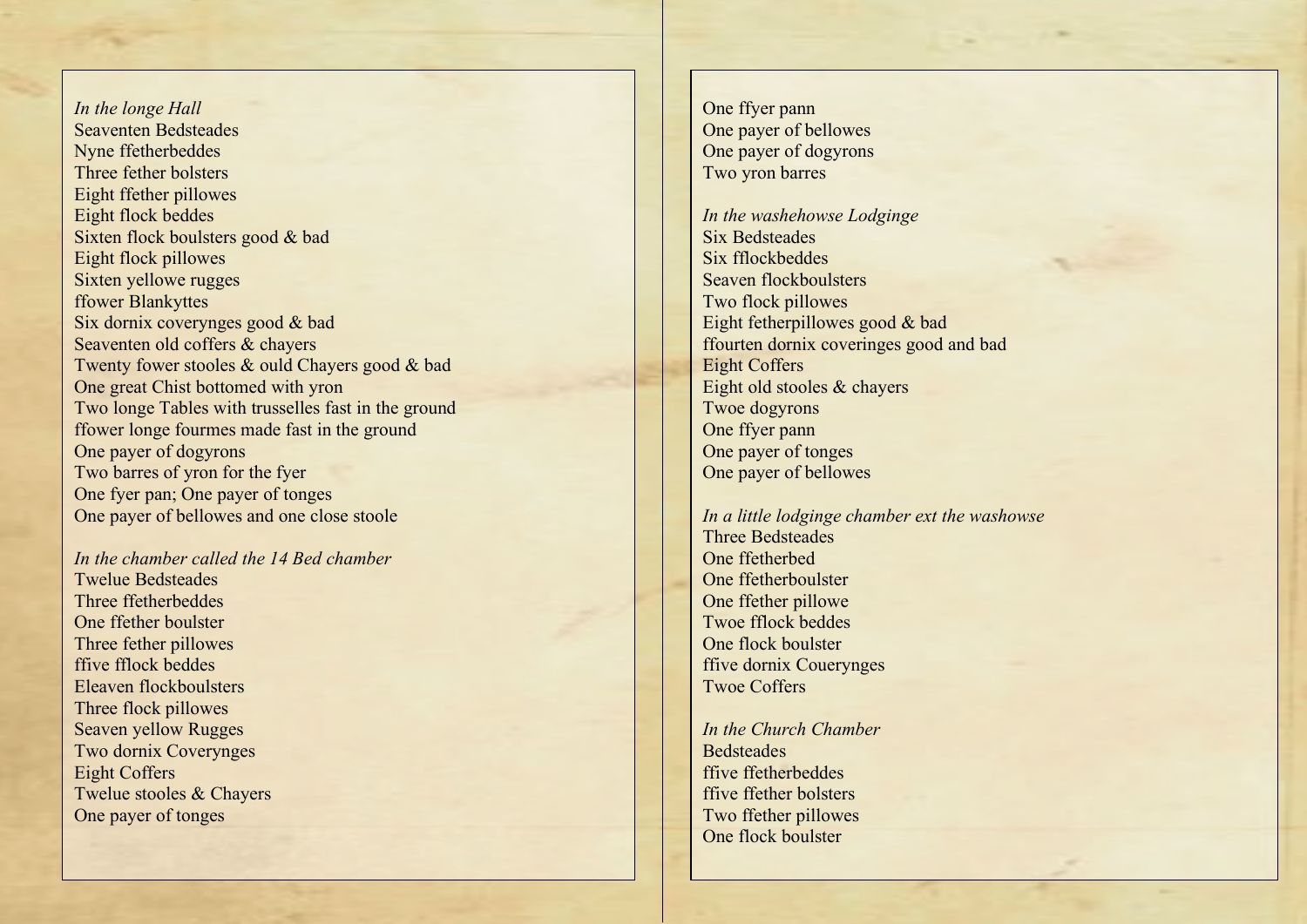Twoe Blankettes Three yellowe Rugges Two darnix Coverynges Six old stoole & Chayers ffower Coffers One close stoole One payer of Tonges One fyer pann One payre of dogyrons fast One payer of Bellowes One square table & Trusselles to turne vp against the stayres One rost yron

*In the newe Lodgeynge* Twenty three Bedsteades ffourten ffetherbeddes ffiften fether boulsters Thirty fether pillowes ffourten flockbeddes Sixten flock boulsters ffive flock pillowes Twenty three blankettes Twenty thre good darnix coueringes Twenty thre pewter basons Twenty two small towelles One & twenty Chamberpottes Twenty fower Coffers Seaventen Chayers & stooles Two payer of dogyrons ffower yron Barres Two payer of Tonges Two fyer pannes Two payer of bellowes One great chist for the lynyng One great planck table with trusselles & footbankes framed thereto ffower longe fourmes One fayre lanthorne

*In the great Chamber ouer the new lodgynge* Sixten new bedsteades One ould Chist Twoe longe stooles of plancke

Six Buckittes belonginge to the hospitall howse

*In the Kytchinge and pastrey* Three dressers with Trusselles fast in the ground One other dresser with trusselles One newe round Copper kettle with a byle One great Chopping block One great boyler of cast mettall One couer of bord to the same One longe barre of yron to the Chymney with two other barres for the same Two yron hakes A fayer sinke of marble stone One great kneadinge trowe Two mouldinge tables Two longe Shelves One trough to put dishes in

*In the Brewhowse* One great guilefatt with an apron of lead One mashefatte with the vnder becke One sweete wortefate Twoe Coolers One Copper with the yron furnys One deale & a ladder One skoope & a short deale Ould hoopes & old broken bottomes

*In the well howse* One pully for a well One old Tonell Thirty Staffes of some ould fatt